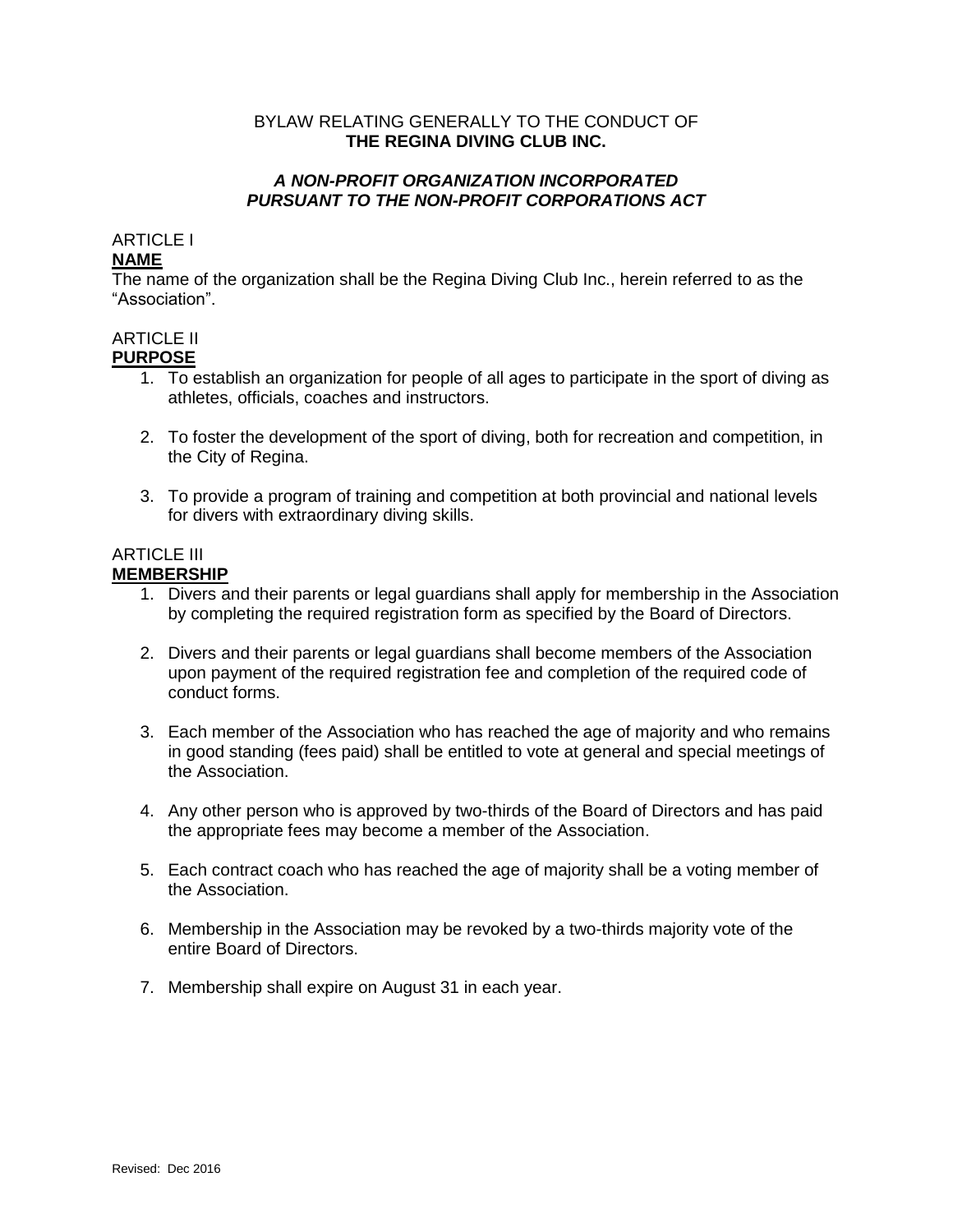### ARTICLE IV **BOARD OF DIRECTORS**

- 1. The Board of Directors shall consist of up to eleven members, including the immediate Past-President. Terms will be two years and shall expire at the corresponding Annual General Meeting. Initially, six members will have two year appointments and five members will have 1 year appointments in order to stagger term expiration. Following 2016/2017, subsequent terms approved will be two years.
- 2. The vacant Board of Directors' position shall be filled through a vote by a show of hands of the members at the Annual General Meeting, unless any member submits a written request for a vote by secret ballot at a minimum of 15 days prior to the date of the Annual General Meeting.
- 3. A) A retiring member of the Board of Directors shall be eligible for re-election provided, however, that all Directors shall be limited to three consecutive terms, or 6 years, as a member of the Board of Directors. Three exceptions to this article are: 1) the Past President may sit for seven years; 2) if more than one-half of the Directors in any one given year resign or complete their three consecutive terms on the Board, another Director may sit for an additional year,; 3) with the consent of the membership at the Annual General Meeting, a Director may remain on the Board longer than three terms.
- 4. A retiring board member shall continue in office until a replacement has been duly elected. The current elected Board of Directors shall elect from their membership a President, Vice-President, Secretary, and Treasurer at their Board meeting immediately following the Annual General Meeting.
- 5. Only members of the Board of Directors shall be entitled to vote at Board meetings.
- 6. A simple majority of Board members shall constitute quorum for a meeting of the Board of Directors; and there shall be no proxy vote at any meeting of the Association.
- 7. Members of the Board of Directors shall receive 48 hours notice of any meeting provided, however, said notice may be waived in writing by any member of the Board.
- 8. The Board of Directors shall regulate their meetings as they may determine.
- 9. Members of the Board of Directors will not receive any remuneration whatever; but may be reimbursed for out-of-pocket expenses upon application and at the discretion of the Board of Directors.
- 10. In the event a vacancy occurs on the Board of Directors, such vacancy, however caused, may be filled from the members of the Association by a two-thirds majority vote of the entire Board of Directors. Otherwise, such vacancy shall be filled at the next annual meeting of the members. Any director who is appointed to fill a vacancy shall hold office until the next annual meeting of the members.
- 11. The president shall be Chairperson of the Board of Directors. Each director shall have one vote. In the event of a tie vote, the Chairperson shall cast the deciding vote, but otherwise the Chairperson shall not vote.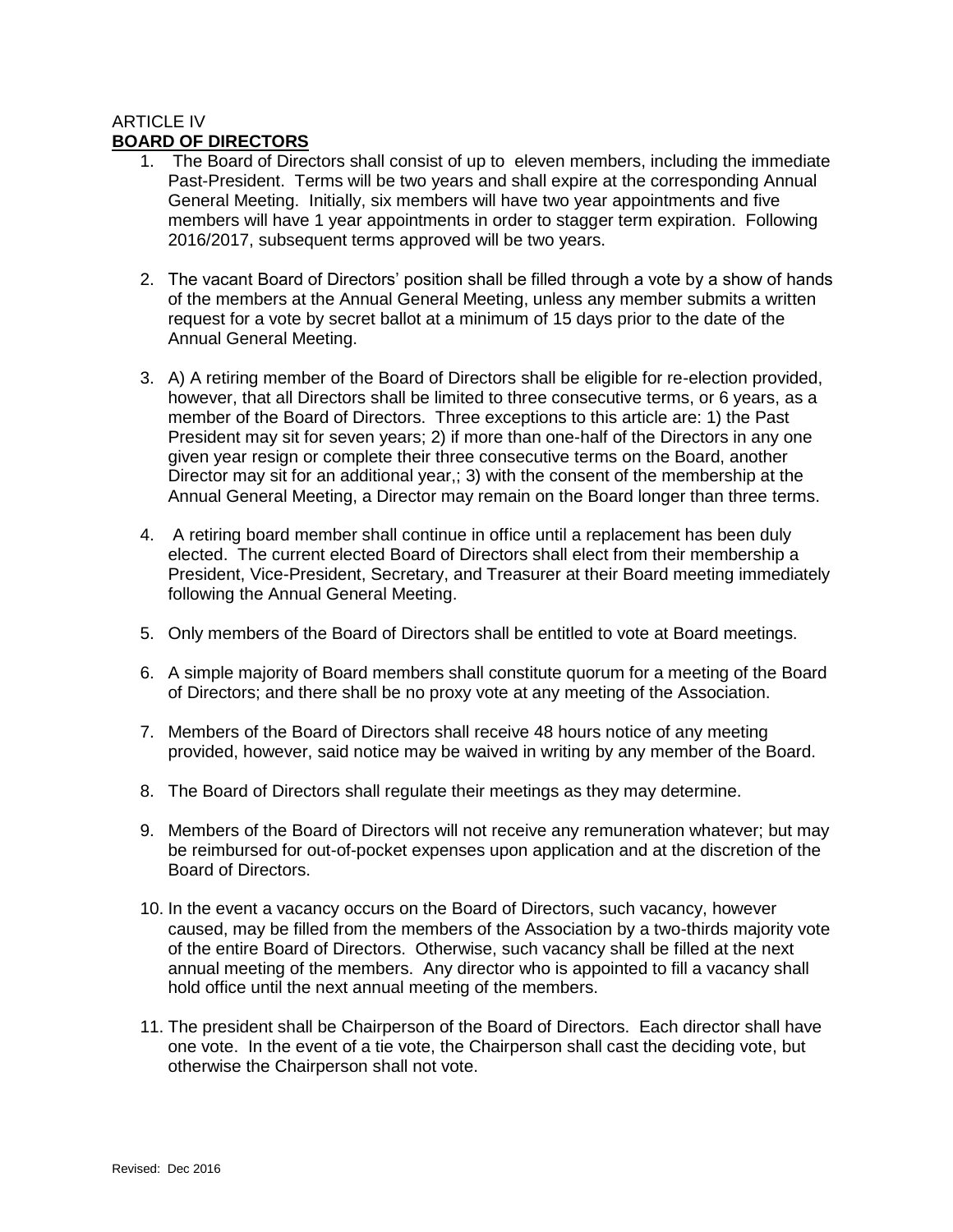12. Minutes of the Board of Directors meetings shall be recorded by the Secretary and shall be available to any member upon request.

#### ARTICLE V **OFFICERS**

- 1. The President shall preside at all general meetings of the Association and at all Board meetings. The President shall be an ex-officio member of any committee.
- 2. In the absence of the President, the Vice-President shall perform the duties of the President.
- 3. The Treasurer shall be responsible for all financial matters relating to the Association and shall prepare a budget and financial statement for the association.
- 4. The secretary shall be responsible for taking minutes of all meetings and retaining the same in a Minute Book.

## ARTICLE VI **GENERAL MEETINGS**

- 1. The Annual General Meeting of the Association shall be held prior to January 31<sup>st</sup> of each year, on a date to be fixed by the Board of Directors. The President shall provide due notice of the date and location of the Annual General Meeting to all members at least 15 days in advance of the meeting.
- 2. A special General Meeting may be called by the President, but the president shall call a special meeting when requested in writing to do so by at least one-third of the voting members.
- 3. Notice of a general meeting shall be given to the members by email and by posting on the Association website 15 days prior to the meeting.
- 4. A quorum at any general or special meeting shall be those members attending said meeting, given the above notice periods were adhered to.
- 5. Voting at General Meeting shall be by a show of hands, unless any member submits a written request for a vote by secret ballot at minimum of 15 days prior to the date of the Annual General Meeting.
- 6. The last item on the agenda at the Annual General Meeting shall be the election of a Board of Directors for the ensuing year.
- 7. A copy of any Special Resolution shall be provided to the members in the notice of the Annual General Meeting. The notice of the Annual General Meeting also shall specify that copies of the Financial Statement of available on request from the Treasurer of the Association and will be available at the Annual General Meeting.
- 8. Resolutions relating to approval of the Financial Statements, appointment or nonappointment of any auditor, approval of "Ordinary Resolutions", and notice thereof shall not be requested to be given to the members prior to the Annual General Meeting. Any amendments to the articles of the Association shall be by Special Resolution.